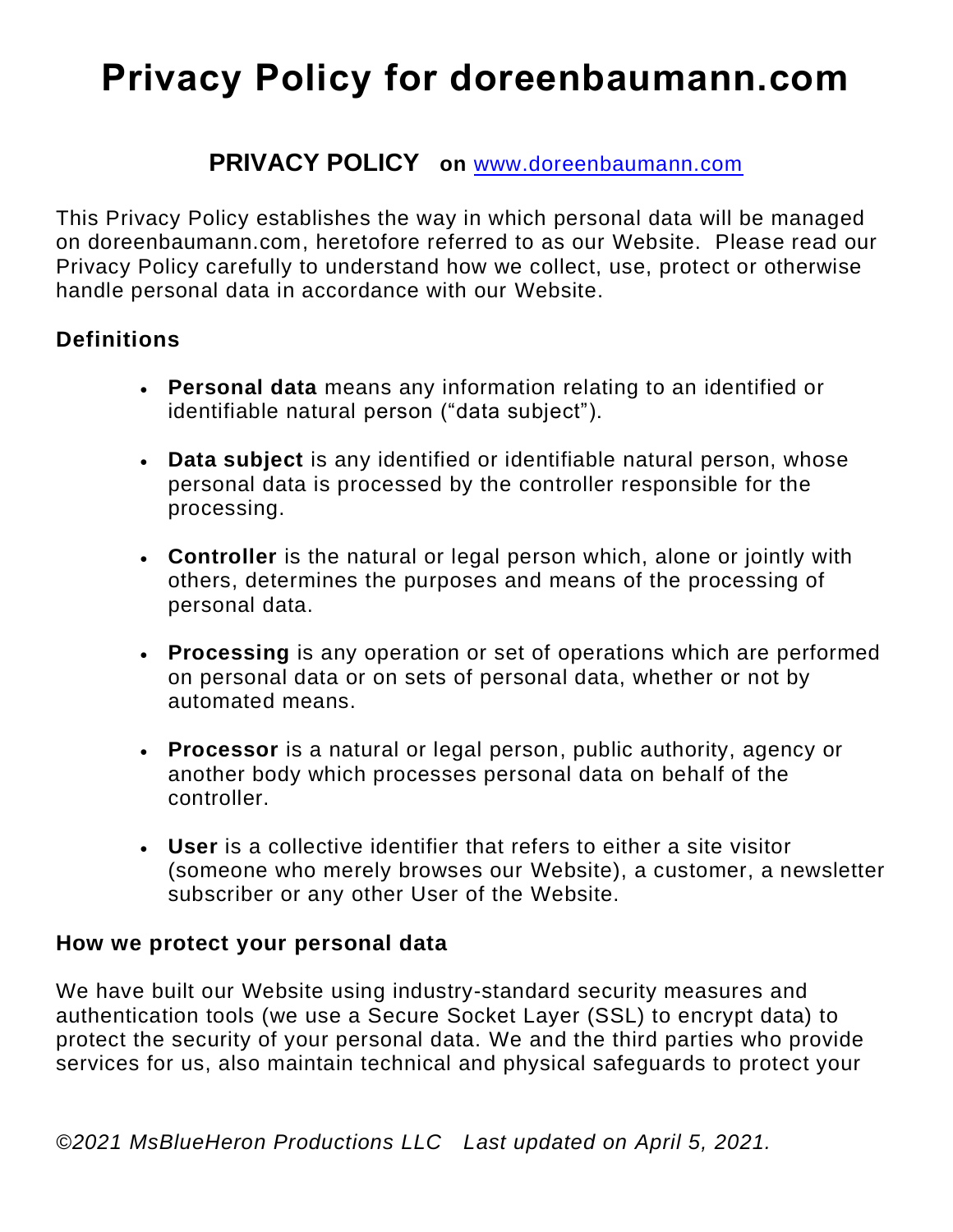personal data. However, Internet-based data transmissions may in principle have security gaps, so absolute protection may not be guaranteed.

#### **Email communications**

All personal data you provide when you sign up for our newsletter is processed through a processor and is not stored on our servers. You can always opt out of receiving further email correspondence from us.

#### **Payment information**

You may have to provide a credit card or your PayPal email to buy products and services from our Website. We use third-party billing services and have no control over these services. We use our commercially reasonable efforts to make sure your credit card number is kept strictly confidential by using only third-party billing services that use industry-standard encryption technology to protect your credit card number from unauthorized use. However, you understand and agree that we are in no way responsible for any misuse of your payment information.

#### **Transferring user personal data from the EU**

Personal data that we collect from you may be stored, processed, and transferred between any of the countries in which the third parties who provide services for us operate, specifically the United States. The European Union has not found the United States and some other countries to have an adequate level of protection of personal data under Article 45 of the GDPR. Our company relies on derogations for specific situations as defined in Article 49 of the GDPR. For European Union customers and users, with your consent, your personal data may be transferred outside the European Union to the United States and/or other countries. We will use your personal data to provide the goods, services, and/or information you request from us to perform a contract with you or to satisfy a legitimate interest of our company in a manner that does not outweigh your freedoms and rights. Wherever we transfer, process or store your personal data, we will take reasonable steps to protect it. We will use the information we collect from you in accordance with our privacy notice. By using our Website, services, or products, you agree to the transfers of your personal data described within this section.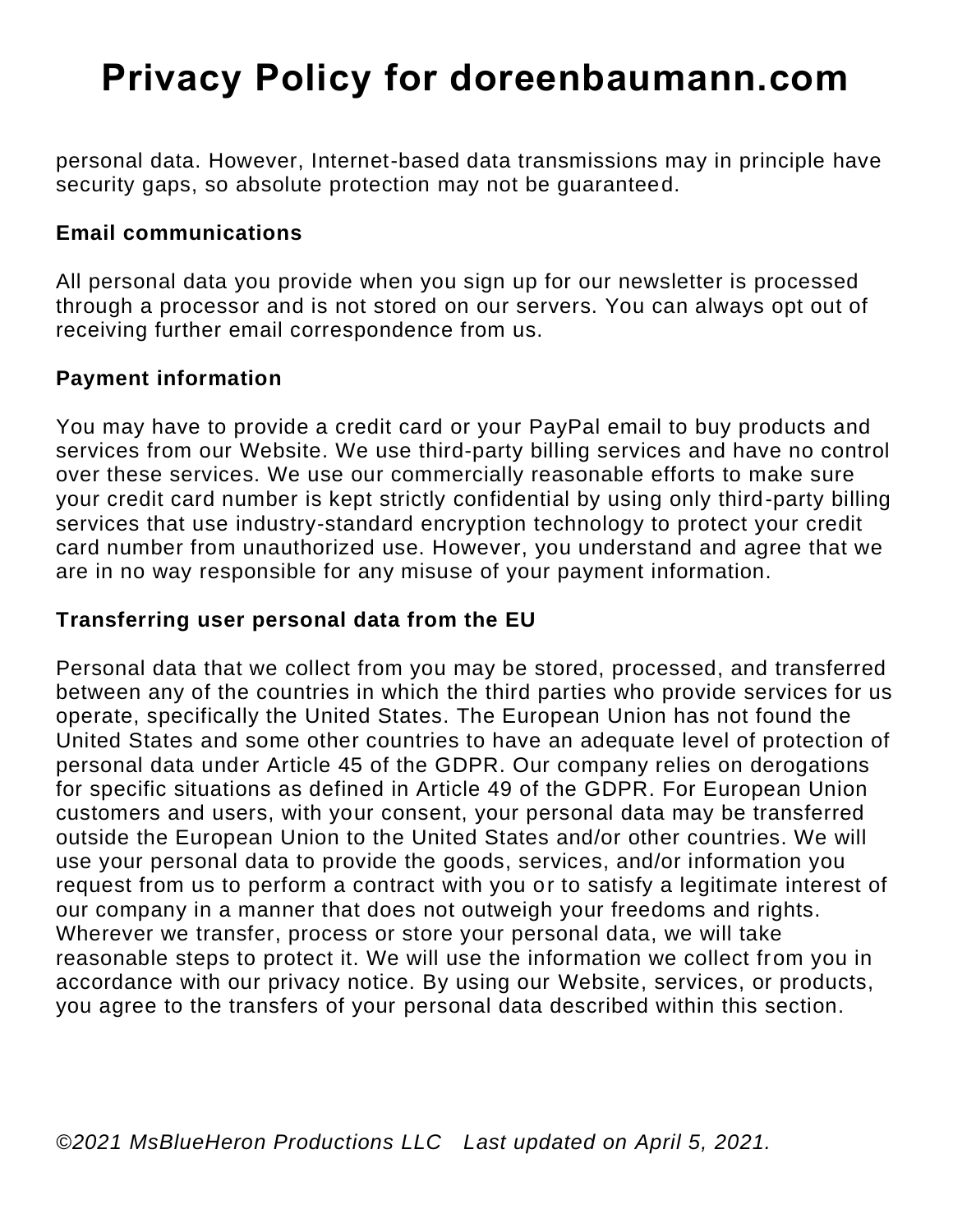### **Processing and registration of personal data**

Generally, you control the amount and type of information that you provide to us when using our Website. Browsing of doreenbaumann.com is possible without any indication of personal data; however, if you want to use special services via our Website, processing of personal data could become necessary. Failure to provide the requested personal data or not accepting this data protection policy means that it is impossible to process the requests made on this Website. Our legal basis for collecting and processing your personal data when you buy our products or services is based on and the necessity for the performance of a contract or to take steps to enter into a contract. Our legal basis for collecting and processing your personal data when you sign up for our email list and ask information about our products and services through the contact forms on this Website is based on consent.

### **Legal basis for processing**

This Website uses different systems for capturing personal information, always requiring the prior **consent** of users to process their personal data for the purposes indicated. As a user, you have the right to revoke your prior consent at any time by unsubscribing.

*Subscription forms*: on this Website, there are several subscription forms. When you send us your information through any of the subscription forms, we will verify your email address through the double opt-in procedure. You must confirm your subscription so that we can validate your email address. We use the information provided to send you periodic newsletters, updates, and emails.

*Contact form*: on this Website, there is also a contact form for inquiries, suggestions or professional contact. In this case, the email address will be used to reply and send the information that the user requires through the web.

Cookies: (see [Cookies Policy\)](COOKIES%20POLICY.pdf) This Website uses Cookies to enable certain functions, analyze traffic, provide social media features, and personalize content and ads. The legal basis we rely on to process your personal data is **legitimate interest**. You have the right to object to our processing of your personal data. There are legitimate reasons why we may refuse your objection, which depend on why we are processing it. When the user browses this Website, 'cookies' are stored. Users can also purchase a series of products or services. We collect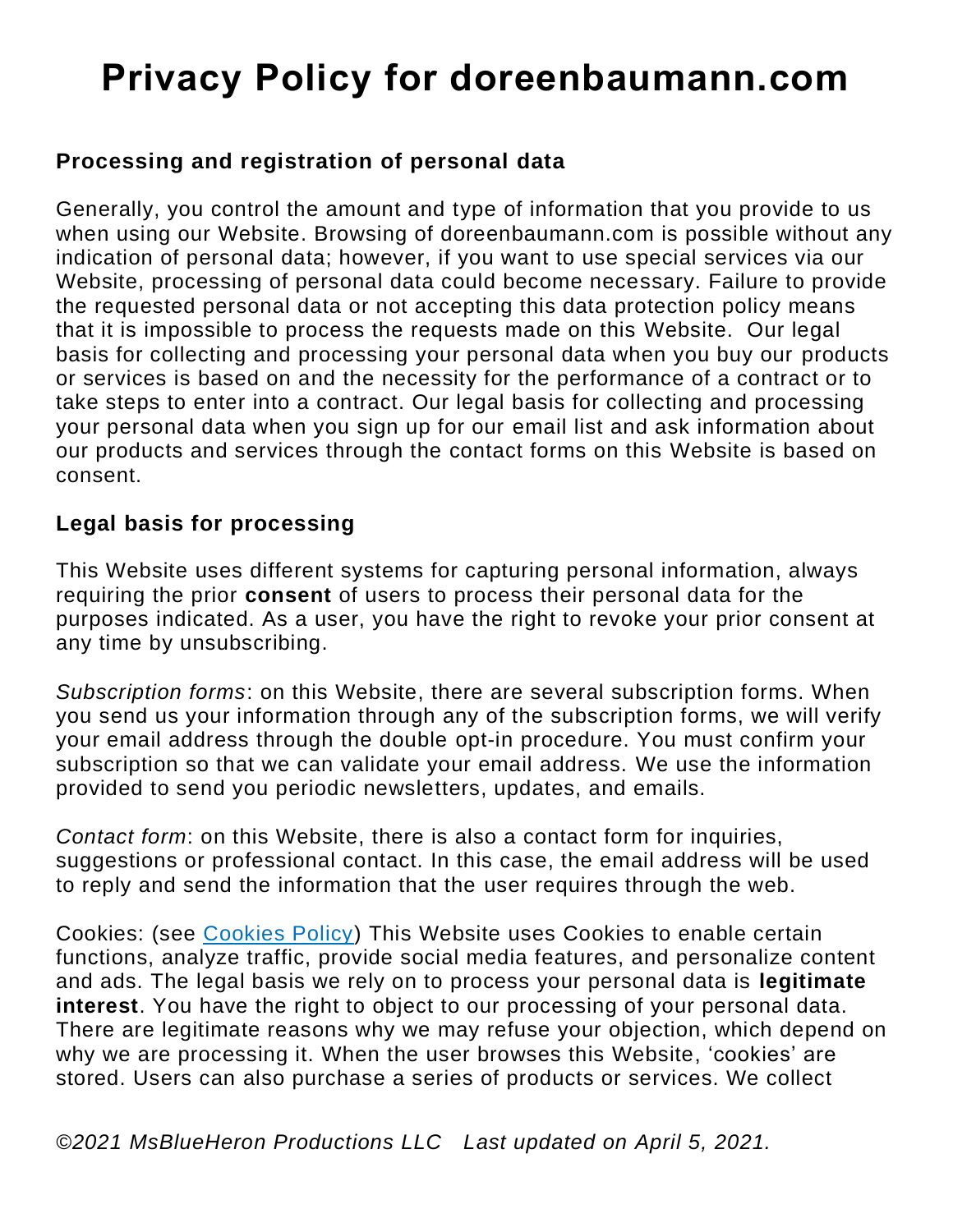personal data to fulfill our **contractual obligations** to you and comply with the law.

*Provision of goods/services*: when the user places an order for a product or service, we collect personal data for the purpose of fulfilling the order or service and to process invoices as required by law.

#### **How we use your personal data**

We may use the personal data we collect from you when you purchase one of our products, sign up for our newsletter, leave a comment, respond to a survey or marketing communication, contact us via email or a contact form, surf the

- To provide our products and services you have requested or purchased from us. We may use the information you provide about yourself when placing an order only to provide service to that order and provide invoices as required by law.
- To respond to inquiries, send information and/or other requests or questions.
- To manage the list of subscribers, establish communication with subscribers and users, send periodic newsletters, emails, and special offers.
- To help comment spam detection.
- To promote the products and services offered on our Website. For example, if you leave personal information in any of the contact forms, we can use this information to send you information about our products in case it is requested.
- To run a contest, promotion, survey or other site feature.
- For customer support and to provide follow-up services.
- To improve our Website.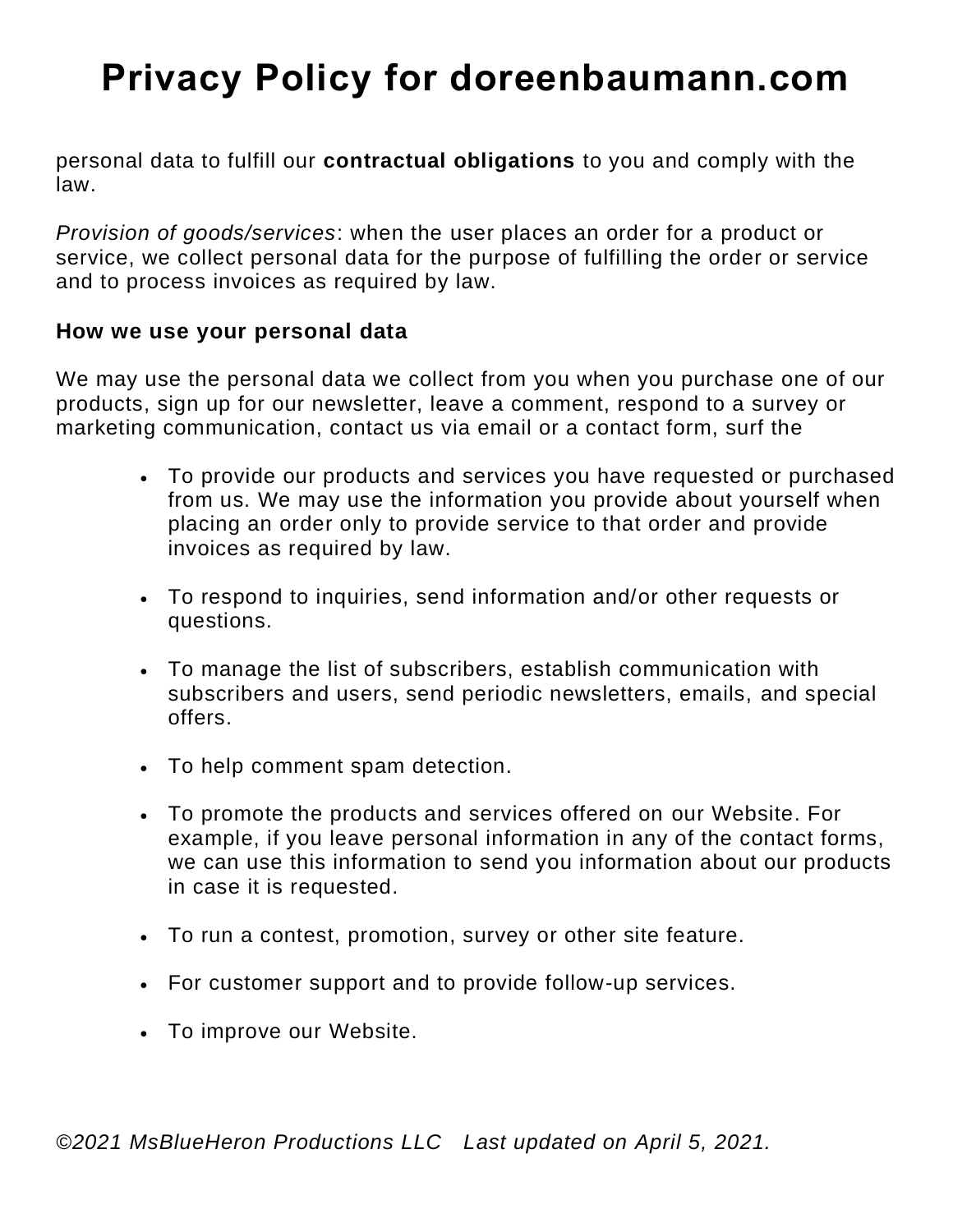### **Personal data we collect**

We collect personal data, as appropriate, when you browse our Website, subscribe to our newsletter, make inquiries through the contact form, contact us by email or place an order for any of the products we offer. We retain information that we collect from you (including your personal data) only for as long as we need it for legal, business, or tax purposes. Your information may be retained in electronic form, paper form, or a combination of both. When your information is no longer needed, we will destroy, delete, or erase it.

You can update your personal data using services found on our Website. If no such services exist, you can contact us using the contact information found at the bottom of this privacy notice and we will help you. However, we may keep your personal data as needed to enforce our agreements and to comply with any legal obligations.

### **Automatic information**

We automatically receive information from your web browser or mobile device. This information is stored in the server log files. Collected may be (1) the browser types and versions used, (2) the operating system used by the accessing system, (3) the Website from which an accessing system reaches our Website (so-called referrers), (4) the sub-Websites, (5) the date and time of access to the Internet site, (6) an Internet protocol address (IP address), (7) the Internet service provider of the accessing system, and (8) any other similar data and information that may be used in the event of attacks on our information technology systems.

When using this information, we do not draw any conclusions about the data subject. Rather, this information is needed to (1) deliver the content of our Website correctly, (2) optimize the content of our Website as well as its advertisement, (3) ensure the long-term viability of our information technology systems and Website technology, and (4) provide law enforcement authorities with the information necessary for criminal prosecution in case of a cyber-attack. Therefore, we analyze anonymously collected data and information statistically, with the aim of increasing the data protection and data security of our enterprise, and to ensure an optimal level of protection for the personal data we process. The anonymous data of the server log files are stored separately from all personal data provided by a data subject.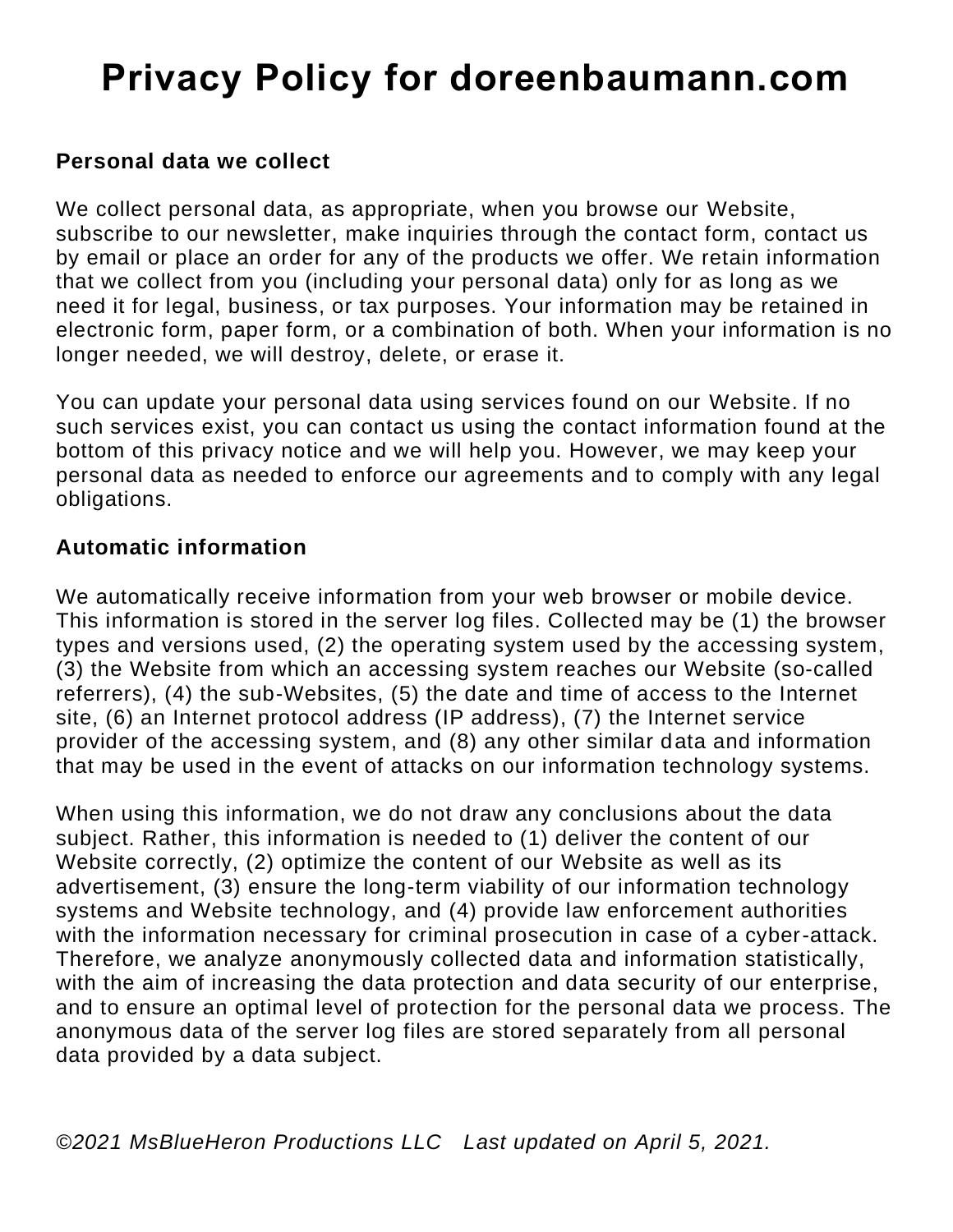#### **Placing an order**

We use Wix as our e-commerce platform to sell services and digital goods. All orders are processed via Wix, who acts as "the processor".

When you place an order, personal data (such as your name, email address, billing address, IP address, business name, VAT number, PayPal email, payment method, credit card type and last 4 digits) may be collected for the purpose of fulfilling that order, managing our customer relationship with you, calculating the correct VAT amount to be applied and processing invoices as required by law.

We do not store your payment information on our servers. Your payment information is securely communicated to and processed by Wix and the payment processor (PayPal) you choose, at your own discretion, at checkout. You should review the Privacy Policy of each processor to determine how they use, disclose and protect your financial data. Wix Privacy Policy can be found [here.](https://www.wix.com/about/privacy) PayPal Privacy Policy can be found [here.](https://www.paypal.com/en/webapps/mpp/ua/privacy-full) We retain your personal information only for as long as necessary to provide you with the product or service you purchased, to resolve disputes, and comply with our legal and regulatory obligations. By law, we have to keep customer invoices (including all data present on an invoice, like name, email address, billing address, company name, VAT number, etc.) for 5 years for tax purposes. For non-VAT registered EU customers who purchase digital goods from us, we also need to keep two pieces of evidence that demonstrate the right amount of tax was charged. To do this, three bits of information are retained: the country you selected at checkout, the country of your bank, and the country your IP resolves to.

#### **Subscription to our periodic newsletters and freebie delivery**

We use [MailerLite](https://www.bylauraiancu.com/MailerLite) as our email marketing automation platform. We use MailerLite to manage our email marketing subscriber list and to send emails to our subscribers. MailerLite is a third-party provider, which may process your data using industry standard technologies to help us monitor and improve our newsletter. All newsletter signups, delivery of giveaways, subscriber management, and sending of periodic emails are processed via MailerLite, who acts as "the processor". When you subscribe via one of the subscription forms on this Website, you acknowledge that the information you provide will be transferred to MailerLite for processing in accordance with their [Privacy Policy](https://www.mailerlite.com/privacy-policy) and [Terms of](https://www.mailerlite.com/terms-of-service)  [Service.](https://www.mailerlite.com/terms-of-service) We do not store subscriber personal data on our servers.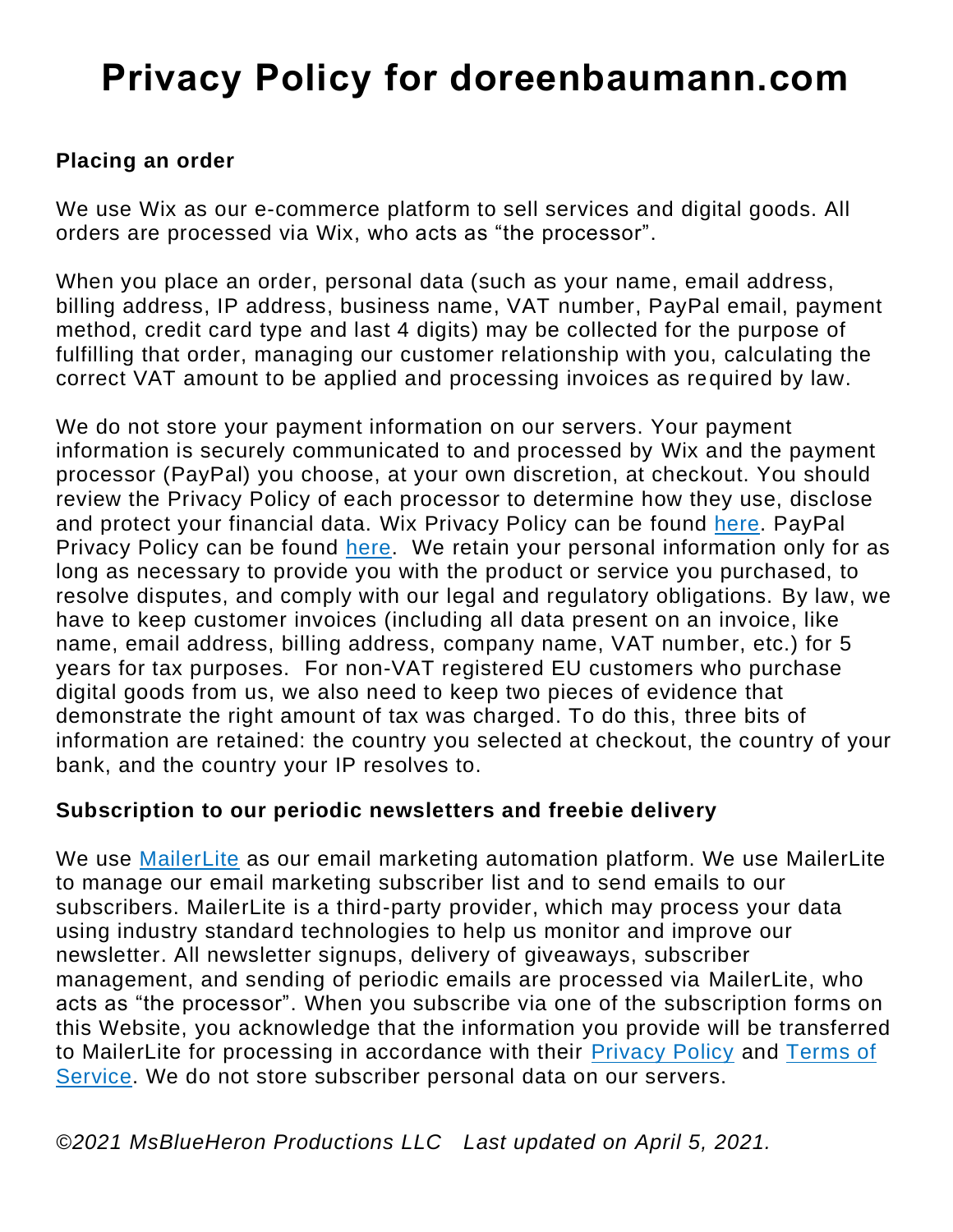We regularly inform our subscribers, customers and business partners about tips, tools, resources, paid offers, updates, news about upcoming events, etc by means of a newsletter. The periodic newsletters and emails may only be received by the data subject if (1) the data subject has a valid email address and (2) the data subject registers for the newsletter and promotional emails. A confirmation email will be sent to the email address registered by a data subject, for legal reasons, in the double opt-in procedure.

During the registration for the periodic newsletters and freebie delivery, MailerLite also stores the IP address of the computer system assigned by the Internet service provider (ISP) and used by the data subject at the time of the registration, as well as the date and time of the registration. The collection of this data is necessary in order to understand the (possible) misuse of the email address of a data subject at a later date, and it, therefore, serves the aim of the legal protection of the controller.

The personal data collected as part of a registration for the newsletter will only be used to send our newsletter and promotional emails. In addition, subscribers to the newsletter may be informed by email, as long as this is necessary for the operation of the newsletter service or a registration in question, as this could be the case in the event of modifications to the newsletter offer, or in the event of a change in technical circumstances.

Our newsletter and periodic emails contain so-called tracking pixels. A tracking pixel is a miniature graphic embedded in such emails, which are sent in HTML format to enable log file recording and analysis. This allows a statistical analysis of the success or failure of online marketing campaigns. Based on the embedded tracking pixel, we may see if and when an email was opened by a data subject, and which links in the email were called up by data subjects. Such personal data collected in the tracking pixels contained in the newsletters and promotional emails are stored and analyzed by the controller in order to optimize the delivery of the newsletter and promotional emails, as well as to adapt the content of future newsletters and promotional emails even better to the interests of the data subject. These personal data will not be passed on to third parties. Data subjects are at any time entitled to revoke the respective separate declaration of consent issued by means of the double opt-in procedure. After a revocation, these personal data will be deleted by the controller. We automatically regard a withdrawal from the receipt of the newsletter as a revocation.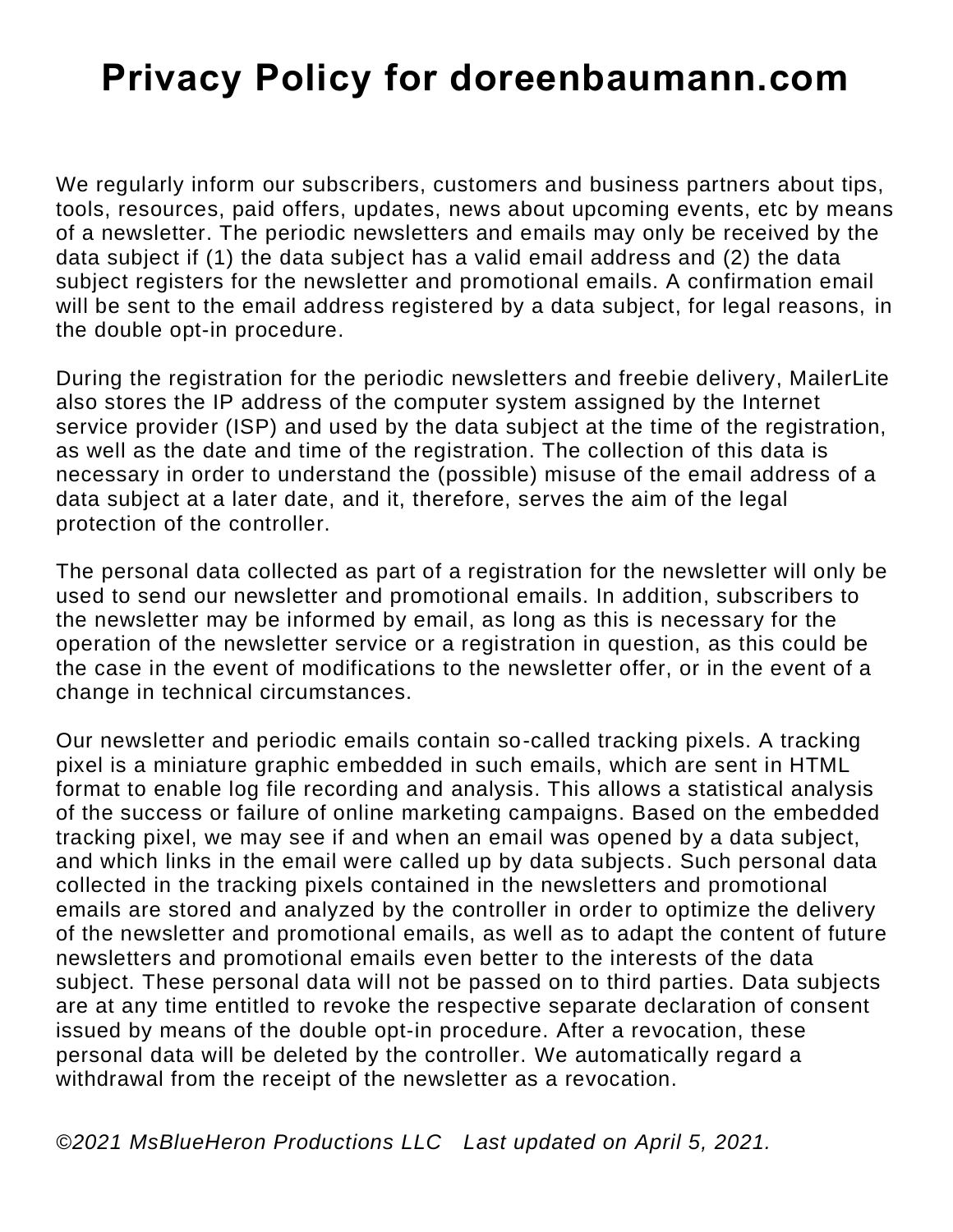We do not sell, transfer or disclose the personal data collected by the newsletter service to any other companies or third parties. However, you might receive third party information and offers related, but not limited, to affiliate partner products and services, through our newsletter and promotional emails.

You can terminate the subscription to our newsletter at any time by clicking the unsubscribe link present in the footer of every email newsletter or promotional email we send you. We keep your information until you unsubscribe or ask for deletion or until we decide the cost of keeping it outweighs the benefits.

#### **Third-party disclosure**

Any personal information provided to us will be kept private. We do not sell, trade, or otherwise transfer to outside parties your personal data unless we provide users with advance notice. This does not include Website hosting partners, data processors, gateway providers, and other parties who assist us in operating our Website, conducting our business, or serving our users, so long as those parties agree to keep this information confidential. We may also release information when its release is appropriate to comply with the law, enforce our site policies, or protect ours or others' rights, property or safety.

All services offered by third parties are strictly necessary to conduct our business. The following companies will have access to the personal data necessary to perform their functions but may not use it for other purposes. We share data with the following providers under their corresponding privacy conditions.

#### **Third-party services and providers we use**

**MailerLite.** This Website uses MailerLite for newsletter subscription and management. MailerLite is an email marketing service provider based in Vilnius, LITHUANIA. The user is aware and accepts that their personal data will be stored by MailerLite, for the subscription and sending of newsletters and periodical emails. To learn more about the information MailerLite collects and how it is used and secured, see their [Privacy Policy.](https://www.mailerlite.com/privacy-policy)

**BookFunnel.** We use Book Funnel to deliver an ebook upon request and provide email integrations with our email marketing service provider. Direct integration with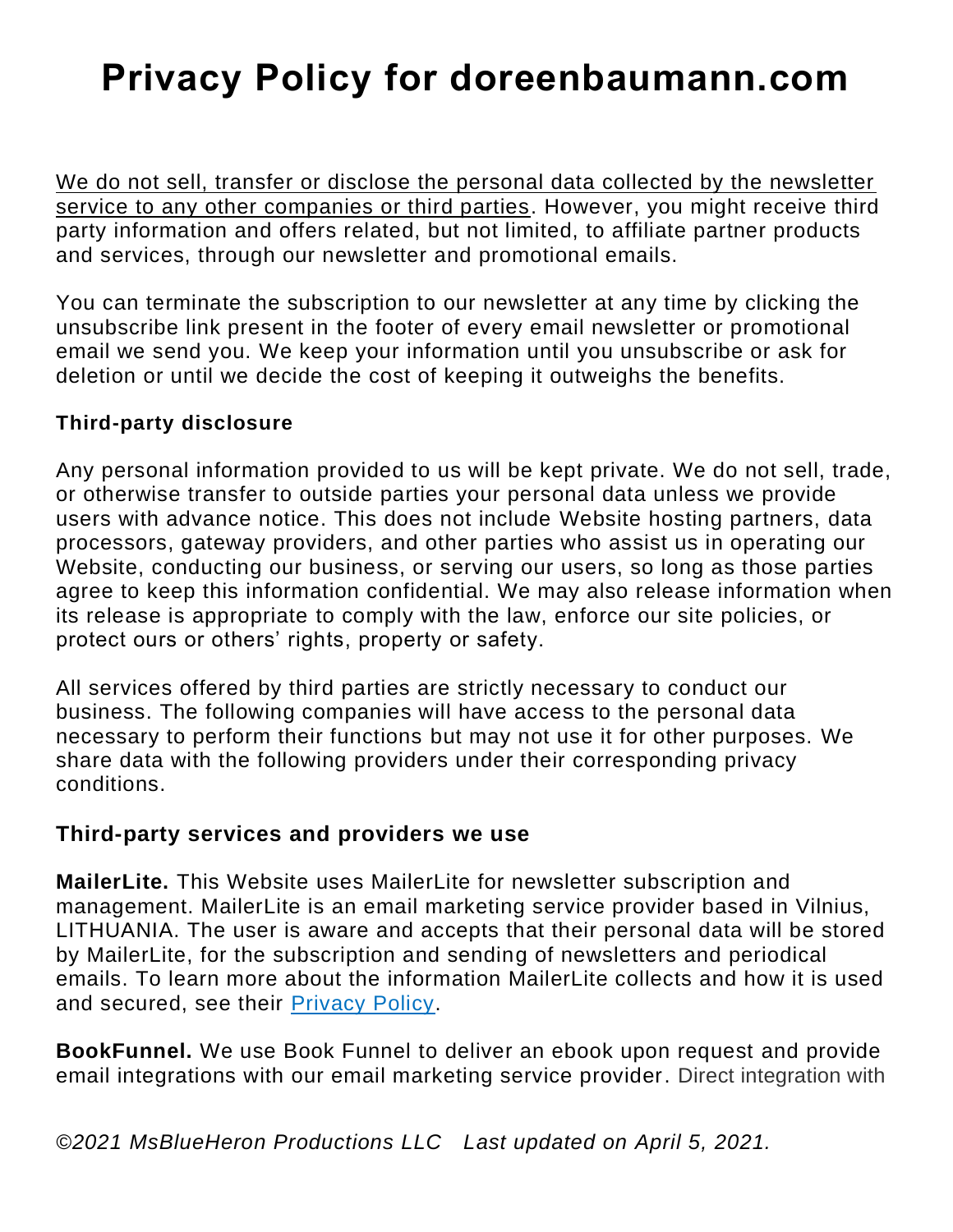our mailing list service collects an email and adds that email to the mailing list automatically. To learn more about how Book Funnel collects information and how it is used, see their [Privacy Policy.](https://bookfunnel.com/privacy/)

**Paypal.** We use Paypal as our payment gateway. Paypal process payments for product or service purchases from our Website. Every transaction is heavily guarded behind PayPal's advanced encryption. The operator of Paypal is Paypal Inc. a US-based company that relies on [Binding Corporate Rules.](https://www.paypal.com/uk/webapps/mpp/ua/bcr) To learn more about the information Paypal collects and how it is used and secured, see their [Privacy Policy.](https://www.paypal.com/en/webapps/mpp/ua/privacy-full)

**Amazon Associates.** DoreenBaumann.com is a participant in the Amazon partner program. As an Amazon Associate, we earn from qualifying purchases. Every time a user visits one of the individual pages of this Website where an Amazon link or script has been inserted, Amazon sets a cookie in the browser of the data subject. These cookies collect personal information that is used to trace the origin of orders from Amazon, and as a result, to allow the accounting of a commission. The operating company of this Amazon component is Amazon Sevices LLC, based in Seattle, UNITED STATES. If a person lives outside of the United States or Canada, the controller is Amazon EU S.à.r.l, based in Luxembourg. Amazon participates in the [EU-US and Swiss-US Privacy Shield Framework.](https://www.amazon.com/gp/help/customer/display.html/ref=hp_left_v4_sib?ie=UTF8&nodeId=202135380) To learn more about the information Amazon collects and how it is used and secured, see their [Privacy Policy.](https://services.amazon.com/privacy-policy.htm)

**Google Analytics (with IP anonymization).** We use Google Analytics with IP address anonymization to collect data about our Website usage, anonymously analyze the traffic on our Website, help us improve our content and services and ultimately, serve you better. The data collected does not include personally identifiable information. The operator of the Google Analytics is Google LLC, located in Mountain View, California, UNITED STATES. Google participates in the [EU-US and Swiss-US Privacy Shield Framework.](https://policies.google.com/privacy/frameworks) To learn more about the information Google collects and how it is used and secured, see their [Privacy](https://policies.google.com/privacy)  [Policy.](https://policies.google.com/privacy)

**Google Drive.** We periodically store backups of this Website and its databases in our Google Drive account. The operator of Google Drive is Google LLC, located in Mountain View, California, UNITED STATES. Google participates in the [EU-US](https://policies.google.com/privacy/frameworks)  [and Swiss-US Privacy Shield Framework.](https://policies.google.com/privacy/frameworks) To learn more about the information Google collects and how it is used and secured, see their [Privacy Policy.](https://policies.google.com/privacy)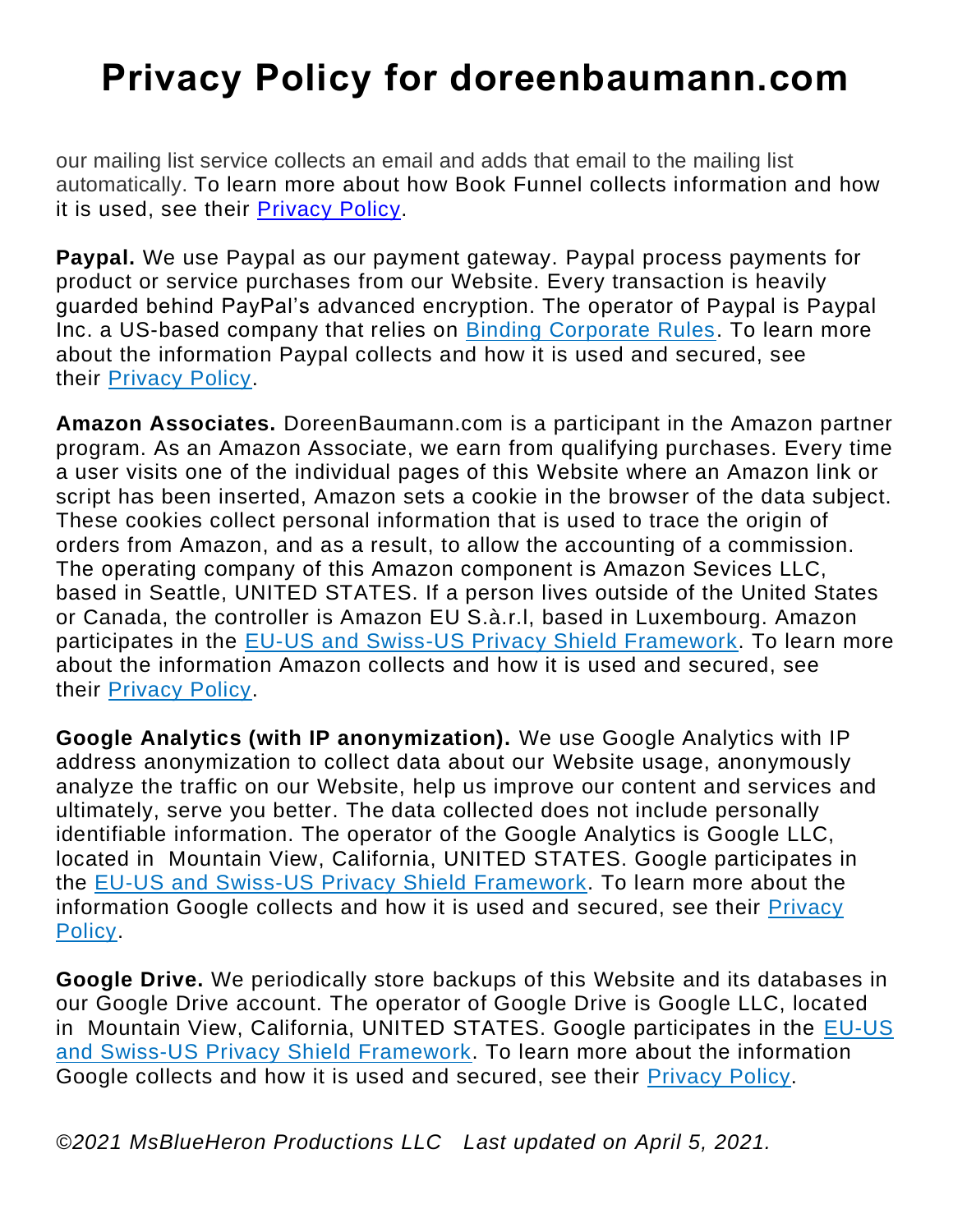## **Third-party links**

Occasionally, at our discretion, we may link to other websites as well as include or offer third-party products or services on our Website. Once you have used these links to leave our site, you should note that we do not have any control over that other website. These third-party sites have separate and independent privacy policies. We, therefore, have no responsibility or liability for the content and activities of these linked sites. We cannot be responsible for the protection and privacy of any information which you provide whilst visiting such sites and such sites are not governed by this privacy policy. You should exercise caution and carefully read the privacy policy applicable to each website before accepting the conditions and proceeding with their use.

### **Social media platforms**

This Website provides links to our social media accounts: Facebook, Instagram, YouTube, Pinterest, and/or Twitter. By clicking on a social media link or leaving a comment, your browser sends information such as your IP address, the date and time of your visit and information about how you use that site. Communication, engagement, and actions taken through external social media platforms that we participate on are custom to the terms and conditions as well as the privacy policies held with each social media platform respectively.

Users are advised to use social media platforms wisely and communicate/engage upon them with due care and caution in regard to their own privacy and personal details. We will never ask for personal or sensitive information through social media platforms and encourage users wishing to discuss sensitive details to contact us by email.

This Website uses social sharing buttons which help share web content directly from web pages to the social media platform in question. Users are advised before using such social sharing buttons that they do so at their own discretion and note that the social media platform may track and save your request to share a web page respectively through your social media platform account.

**Facebook.** This Website uses Facebook share buttons. Facebook always receives, through the Facebook component, information about a visit to our Website by the data subject, whenever the data subject is logged in at the same time on Facebook during the time of the call-up to our Website. This occurs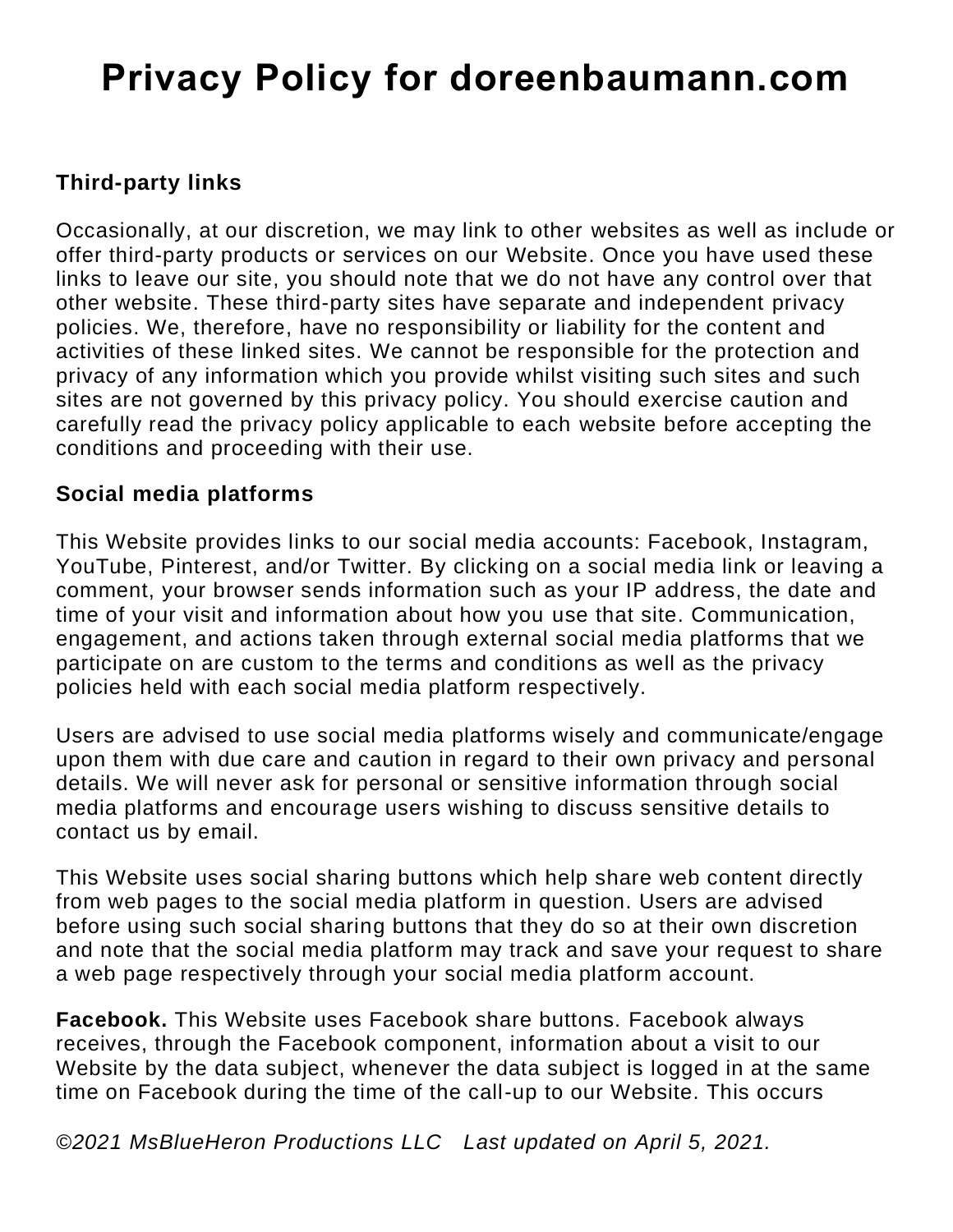regardless of whether the data subject clicks on the Facebook component or not. If such a transmission of information to Facebook is not desirable, you may prevent this by logging off from your Facebook account before a call-up to our Website is made. The operating company of Facebook is Facebook Inc. based in Menlo Park, California, UNITED STATES. If a person lives outside of the United States or Canada, the controller is Facebook Ireland Ltd., based in Dublin, IRELAND. Facebook participates in the [EU-US and Swiss-US Privacy Shield](https://m.facebook.com/about/privacyshield)  [Framework.](https://m.facebook.com/about/privacyshield) To learn more about the information Facebook Inc. collects and how it is used and secured, see their [Privacy Policy.](https://www.facebook.com/about/privacy/update)

**Pinterest.** This Website uses Pinterest share buttons. Pinterest enables the users of the social network to publish, inter alia, picture collections, and individual pictures as well as descriptions on virtual pinboards (so-called pins), which can then be shared by other user's (so-called re-pins) or commented on. The operating company of Pinterest is Pinterest Inc. based in San Francisco, UNITED STATES. For all transfers of your information from the EEA to the US, Pinterest is certified under Privacy Shield and follows its principles. To learn more about the information Pinterest Inc. collects and how it is used and secured, see their [Privacy Policy.](https://policy.pinterest.com/en/privacy-policy)

**Twitter.** This Website uses Twitter share buttons. With each call-up to one of the individual pages of this site on which a Twitter button was integrated, the Internet browser on the information technology system of the data subject is automatically prompted to download a display of the corresponding Twitter component of Twitter. The operating company of Twitter is Twitter, Inc., based in San Francisco, UNITED STATES. Twitter participates in the [EU-US and Swiss-US Privacy Shield](https://www.privacyshield.gov/participant?id=a2zt0000000TORzAAO&status=Active)  [Framework.](https://www.privacyshield.gov/participant?id=a2zt0000000TORzAAO&status=Active) To learn more about the information Twitter Inc. collects and how it is used and secured, see their [Privacy Policy.](https://twitter.com/en/privacy#update)

**Instagram.** This Website uses the "Instagram Embedding" service of Instagram LLC, 1601 Willow Rd Menlo Park CA 94025, USA for the integration of content (such as videos and images) on the Website. The US company providing the services of Instagram is certified under EU-US-Privacy-Shield and complies with data protection standards applicable in the EU. To learn more about the information Instagram LLC collects and how it is used and secured, see their [Privacy Policy.](https://help.instagram.com/155833707900388)

**YouTube.** This Website embeds videos from YouTube using YouTube's privacyenhanced mode. This mode may set cookies on your computer once you click on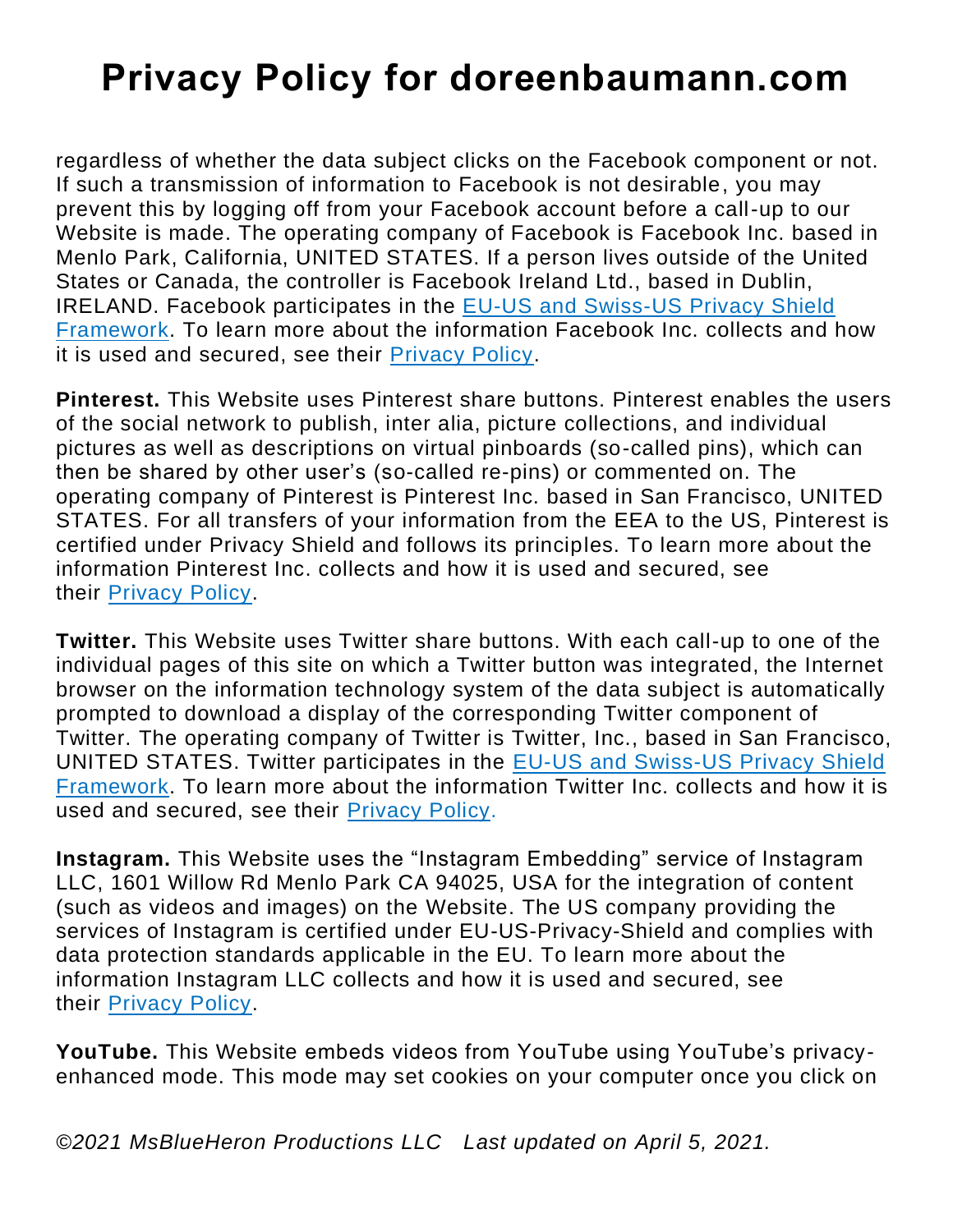the YouTube video player, but YouTube will not store personally identifiable cookie information for playbacks of embedded videos using the privacy-enhanced mode. Read more at [YouTube's embedding videos information page.](https://support.google.com/youtube/answer/171780?hl=en) YouTube videos are powered by Google LLC located at 1600 Amphitheatre Parkway in Mountain View, California, United States that participates in the [EU-US and](https://policies.google.com/privacy/frameworks)  [Swiss-US Privacy Shield Framework.](https://policies.google.com/privacy/frameworks) To learn more about the information Google LLC collects and how it is used and secured, see their [Privacy Policy.](http://www.google.com/intl/en/privacy/) If you want to prevent these social media platforms from collecting data, please view their individual policies. You can always log out of any social media site prior to using this Website if you do not want them tracking you.

### **Rights of the data subject**

You have a series of rights you can exercise at any time:

- *Right to be informed:* You can ask about your personal data, how it is used, and why it is being used at any time.
- *Right of access:* You can request a copy of your personal information at any time.
- *Right of rectification:* You can update (or request updates to) your personal information at any time.
- *Right of erasure (right to be forgotten):* You may request that us or the data processor erase your personal data, cease further dissemination of the data, and potentially have third parties halt processing of the data.
- *Right to object:* You have the right to object to us processing your personal data and you may unsubscribe from any of our emails or withdraw your consent to our cookies at any time.
- *Right to restrict processing:* You have a right to 'block' or restrict the processing of your personal data. When your personal data is restricted, we are permitted to store your data, but not to process it further.